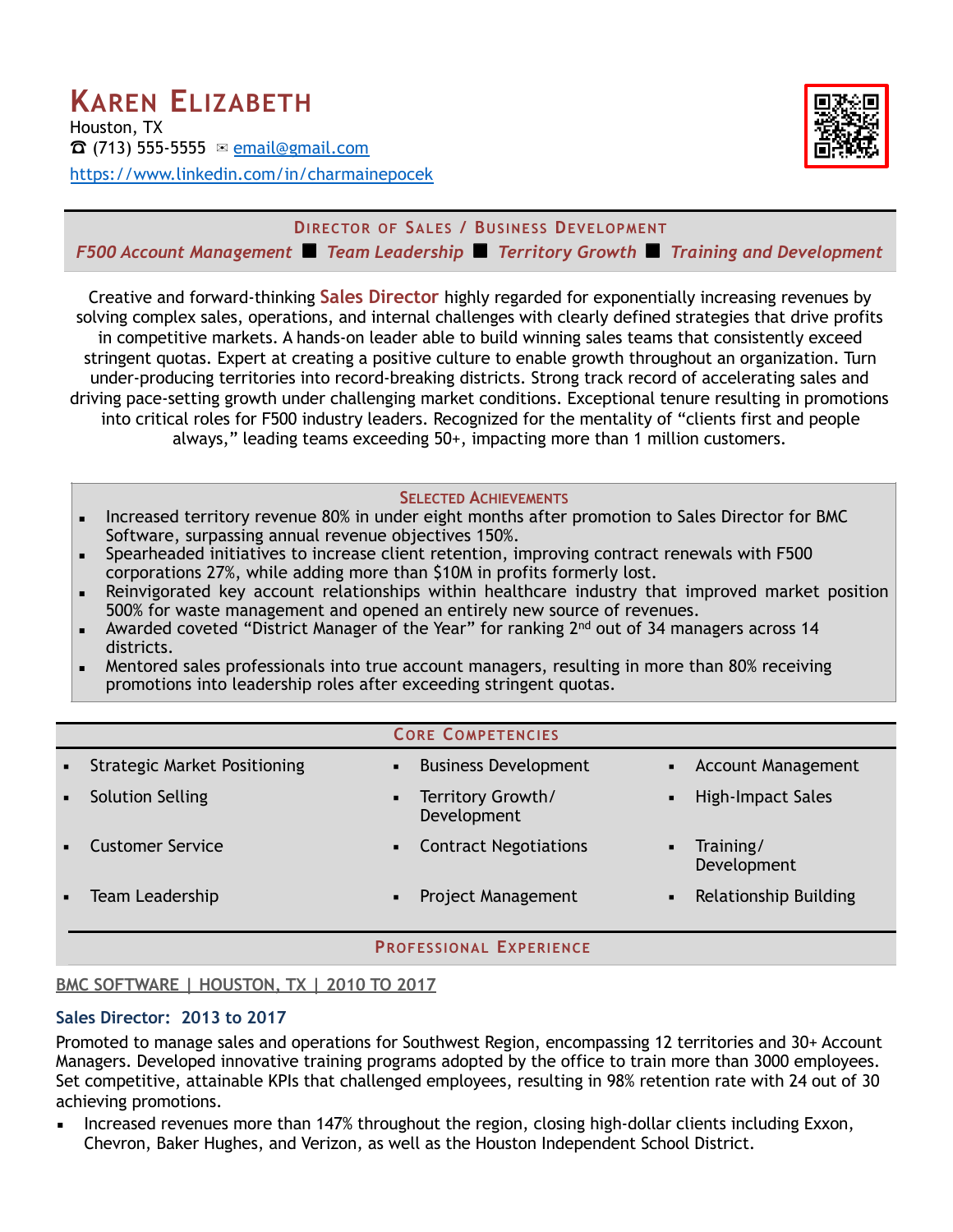## Karen Elizabeth, (713) 555-5555 Page 2

- **EXED** Improved client retention 33% by creating more personalized service and offering incentives for longer contracts.
- **EXED** Managed \$53M in sales in four years, with 95% of team exceeding quota.
- Negotiated largest client to date (Baker Hughes), covering 22% of income in 2015.
- **EXEC** Chosen to serve as an Interim International Sales Trainer, traveling globally to implement best practices.
- **EXECT** Streamlined negotiation process reducing contract time from 90 to 25 days while increasing closing ratio 12%.
- Diversified market from primarily oil and gas to include medical, education, and consulting, expanding market 18%.

# **BMC SOFTWARE | HOUSTON, TX - CONTINUED**

## **Account Manager: 2010 to 2013**

Managed both start-up and established F500 clients worth \$24M in annual revenue.

- Rebuilt Southern Texas territory from the ground up; grew region from a 50% decline to \$1.5M in revenue within 13 months; aligned region to exceed all forecasted goals.
- Won coveted "President's Club Award" annually, ranking within top 2% in 2010, 2011, 2012 and 2013.
- **EXECUTED \$350K in new business for diverse product lines by developing a competitive pricing structure.**
- Maintained aggressive 70-100 calls/day to ensure consistent pipeline.

# **WASTE MANAGEMENT | HOUSTON, TX | 2007 TO 2010**

## **Senior Account Manager**

Managed partnerships with F500 companies across numerous industries. Maintained knowledge of all verticals and targeted audiences. Mentored 12 sales coordinators to prepare for field roles.

- **EXEL Generated \$18M revenue and achieved 130% of 2009 goal, in one of the most difficult environments.**
- Led market share, negotiating contracts that result in 74% of revenues from 4 of the top hospitals in Houston.
- Built custom packages and advised on best practices to lessen negotiation time by 20 days.
- Surpassed goal for 2006 at 120%, 2007 at 140% and 2009 at 137%, ranking within top 5% annually.

# **PROCTER & GAMBLE | INDIANAPOLIS, IN | 2002 TO 2007**

## **District Account Manager**

Provided strategic level leadership to account managers and distributors, and increased sales in historically low-producing territories. Spearheaded efforts to expand, enabling sales growth of Indiana veterinary diet products. Created and nurtured well-balanced, diverse, focused team of 12 through motivation, leadership, training, and by establishing sales process as the foundation for business success.

- **EXED** Achieved solid growth of more than 18% annually, 170% over projections.
- **EXEDENT** Increased prescription-diet sales volume 56% in historically underperforming regions.
- **EXECT** Played pivotal leadership role, and guided teams to establish 26 new purchasing accounts.
- Implemented customer service training for distributors, increasing renewals 27%.
- Increased annual sales from \$22M to \$38M by formalizing sales-target programs.

### **EDUCATION**

**Texas Tech University, Lubbock, TX**  *Bachelor of Science – Management (Cum Laude)*